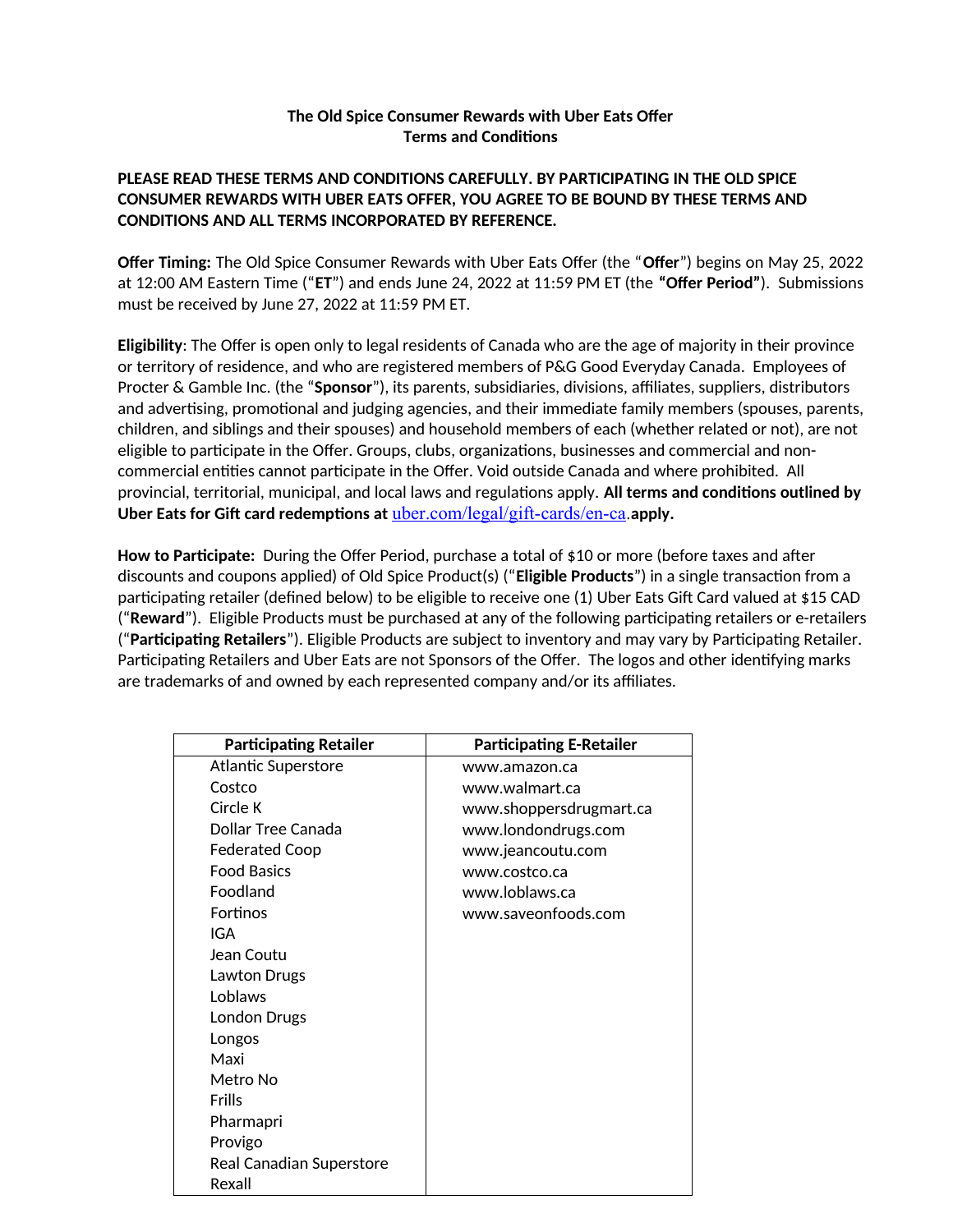| Safeway                   |  |
|---------------------------|--|
| Save on Foods             |  |
| <b>Shoppers Drug Mart</b> |  |
| Sobeys                    |  |
| Super C                   |  |
| Walmart Canada            |  |
| Your Independent Grocer   |  |

After completing the purchase, visit https://www.oldspice.com/rebate (collectively, the "**Website**") which will redirect you to the P&G Good Everyday website. Complete all required registration information, including your name and email address. Upon registering, you will be required to upload a photo or screenshot of your original itemized, store-identified, dated receipt within seven (7) days of purchase showing the Old Spice Product(s) purchased during the Offer Period (the "**Receipt**"). Receipt may be in the form of a photo of a physical printed receipt or a screenshot of the online order confirmation at time of purchase. Maximum file size is 5MB and must be submitted in JPG or PNG format.

If the Receipt is illegible or is otherwise non-compliant with the Receipt requirements described herein, then the reward will NOT be issued. The Receipt must contain a purchase(s) totalling \$10 or more (before taxes and after discounts and coupons applied) of Old Spice Product(s), during the Offer Period, from a Participating Retailer in a single transaction to be eligible to receive the Reward. Offer submissions become the property of Sponsor and will not be returned.

## **Limit: Limit one (1) Reward per member.**

**Redemption:** Eligible recipients of the Reward, as determined at the sole discretion of the Sponsor and as outlined in the 'Eligibility' clause, who have complied with all offer requirements, including receipt verification, will receive a notification by email, to the email address provided on the registration form, advising them to click on a link found in the Message Centre of their P&G Good Everyday Canada account. Clicking on this link will activate a new email that will contain a unique, one-time use Reward Link with instructions on how to claim the Reward. Allow approximately five (5) business days for delivery after the Receipt has been processed and verified. Sponsor, at its sole discretion, may take longer to process the Offer submission in order to validate the eligibility requirements. This Offer is: (i) not redeemable for cash or cash equivalents; and (ii) is not valid on past or pre-ordered purchases. This Offer is subject to change or to discontinuation without notice. Offer cannot be combined with, and is not valid with, any other rebate, offer, discount, promotion or program. Sponsor is not responsible for late, lost, delayed, or undelivered Rewards. Sponsor is not responsible for any malfunction of or inconvenience that may arise by recipient's use of the Reward. Once the Reward is delivered, the participant is responsible for any damage or loss, and any remaining balance owed after Reward is applied to purchase, if applicable.

By using this gift card, you accept the following terms and conditions: This card is redeemable via the Uber<sup>®</sup> and Uber Eats app within Canada. The card is non-reloadable and, except where required by law, cannot be redeemed for cash, refunded, or returned. You may be required to add a secondary payment method to use this gift card with the Uber or Uber Eats app. The card is not redeemable outside Canada. Issuer is not responsible for lost or stolen cards, or unauthorized use. This card is issued by Uber B.V. For balance, full terms and conditions and customer service, visit uber.com/legal/gift-cards/en-ca.

In case of a dispute, redeemed Offer will be declared to be made by the authorized account holder of the email address submitted at the time of registration. "Authorized account holder" of an e-mail address is defined as the natural person who is assigned to an e-mail address by an Internet Access provider, Online Service provider, or other organization (e.g., business, educational institution etc.) that is responsible for assigning e-mail addresses for the domain associated with the submitted e-mail address. In the event of a dispute regarding the identity of the person submitting a registration form, the registration will be deemed to be submitted by the person in whose name the e-mail account is registered. Offer redemptions generated by script or bot are not eligible. Sponsor is not responsible for any computer related malfunction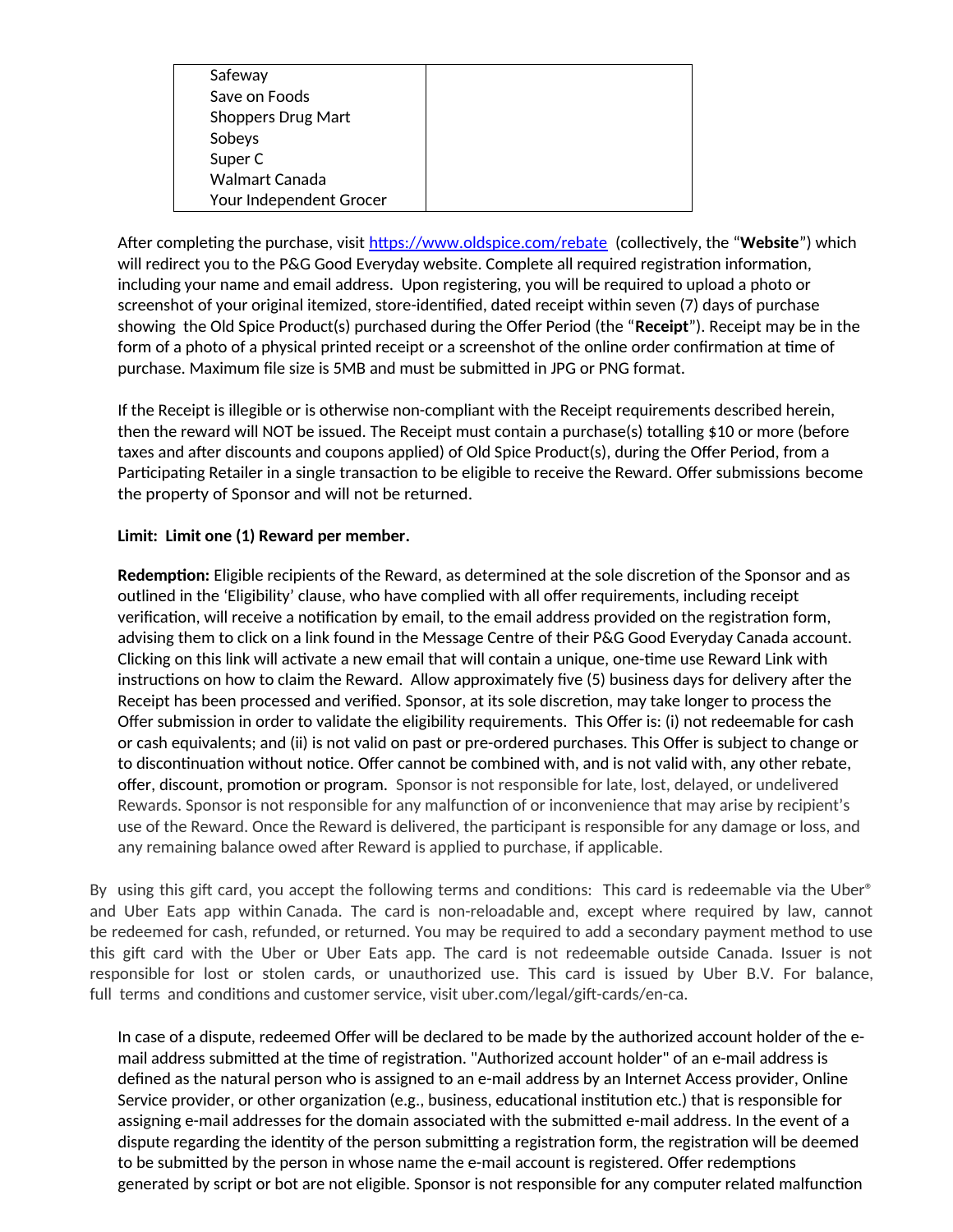that prevents the recipient from accessing entry or receiving their Offer, late, lost, delayed, returned or undeliverable Offer.

**Privacy Policy:** By entering this Offer, each participant expressly consents to the Sponsor, its agents and/or representatives, storing, sharing and using any personal information submitted for the purpose of administering the Offer and in accordance with Sponsor's privacy policy available at https://privacypolicy.pg.com/en/.

**General Conditions:** Use of computer programs and other automatic means to participate in the Offer is prohibited. Any attempt by any participant to obtain more than the stated number of Rewards by using multiple/different email addresses, identities, registrations and logins, or any other methods will void such Offer redemptions. Normal Internet access and usage/data charges imposed by your online/phone service may apply. Sponsor reserves the right to substitute the Reward with an alternate Reward of equal or greater value in the event that the Offer becomes unavailable for any reason.

The Sponsor further reserves the right to cancel, terminate or modify the Offer at any time for any reason, in Sponsor's sole discretion, and all Receipts/claims properly submitted prior to cancellation will be awarded. Sponsor and their respective parent, subsidiary and affiliate companies are not responsible for late, misdirected, or incomplete Offers; or computer system, phone line, hardware, software or program malfunctions; or other errors, failures or delays in computer transmissions or network connections that are human or technical in nature. Sponsor and their respective parent, subsidiary and affiliate companies assume no responsibility or liability for damages, losses or injury resulting from participation in the Offer.

By accepting the Offer, the participant agrees to release and hold harmless Sponsor, and its respective subsidiaries, affiliates, suppliers, distributors, advertising/promotion agencies and each of their respective parent companies and each such company's officers, directors, employees and agents from and against any claim or cause of action, including, but not limited to, personal injury, death, or damage to or loss of property, arising, in whole or in part, directly or indirectly, out of participation in the Offer or receipt or use or misuse of the Reward.

ALL REWARDS ARE AWARDED "AS IS" AND WITHOUT ANY WARRANTY OF ANY KIND, EXPRESS OR IMPLIED (INCLUDING, WITHOUT LIMITATION, ANY IMPLIED WARRANTY OF MERCHANTABILITY OR FITNESS FOR A PARTICULAR PURPOSE), AND ALL SUCH WARRANTIES ARE HEREBY DISCLAIMED.

As a condition of participating in this Offer, participant: (1) agrees that all issues and questions concerning the construction, validity, interpretation and enforceability of these official terms and conditions, participant's rights and obligations, or the rights and obligations of the Sponsor in connection with the Offer, shall be governed by and construed in accordance with the laws of the province of Ontario. Participants agree that: (a) any and all disputes, claims and causes of action arising out of, or connected with the Offer awarded shall be resolved individually, without resort to any form of class action, and exclusively by the appropriate court located in the province of Ontario; (b) any and all claims, judgments, and awards shall be limited to actual out-of-pocket costs incurred, including costs associated with participating in the Offer, but in no event lawyer's fees; and (c) notwithstanding the foregoing, participants waive the right to claim any damages, whatsoever, including, but not limited to, punitive, consequential, direct or indirect damages. For Quebec residents, any litigation respecting the conduct or organization of this Offer may be submitted to the Régie des alcools, des courses et des jeux for a ruling. Any litigation respecting the awarding of the Reward may be submitted to the Régie only for the purpose of helping the parties reach a settlement.

If any provision of these Terms and Conditions is found to be unlawful, void, or for any reason unenforceable, then that provision shall be deemed severable from these Terms and Conditions and shall not affect the validity and enforceability of any remaining provisions.